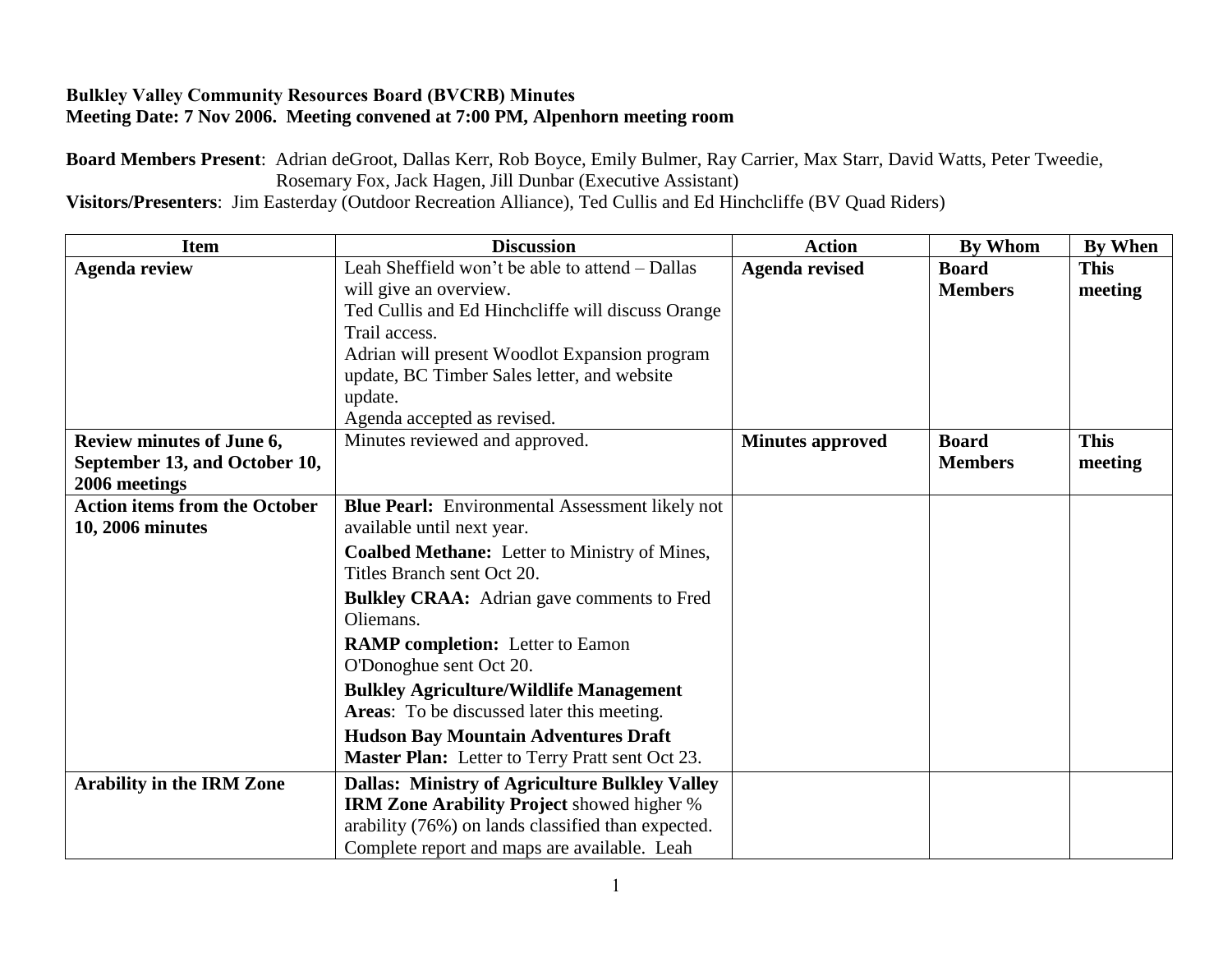| <b>Item</b>                   | <b>Discussion</b>                                   | <b>Action</b>              | <b>By Whom</b>  | By When         |
|-------------------------------|-----------------------------------------------------|----------------------------|-----------------|-----------------|
|                               | Sheffield will present, next meeting.               |                            |                 |                 |
| <b>Subcommittee</b>           | (1) Mining and Energy Development                   | <b>Continue to attend</b>  | Rob, Jack,      | On-going        |
| Reports/Issues/Correspondence | Blue Pearl update: Rob: Jack Hagen will take        | <b>PLC</b> meetings        | <b>Rosemary</b> |                 |
|                               | over from Rosemary on PLC. Rosemary will do         |                            |                 |                 |
|                               | minutes. Rob will continue to attend meetings.      |                            |                 |                 |
|                               | Environmental Assessment will not be completed      |                            |                 |                 |
|                               | until next year. Blue Pearl will have a community   |                            |                 |                 |
|                               | meeting before the application is issued.           |                            |                 |                 |
|                               | Rosemary – they may be procrastinating due to       |                            |                 |                 |
|                               | other projects and local concerns.                  |                            |                 |                 |
|                               | Coal Bed Methane: Response to referral was          | <b>Continue to monitor</b> | <b>Board</b>    | <b>On-going</b> |
|                               | sent Oct 20. Discussion about role of BVCRB -       | this issue                 | <b>Members</b>  |                 |
|                               | this is the first time an issue has come up that is |                            |                 |                 |
|                               | not reflected in the LRMP. It appears to be within  |                            |                 |                 |
|                               | BVCRB mandate, it is a significant issue with       |                            |                 |                 |
|                               | some degree of risk to water quality. Conclusion:   |                            |                 |                 |
|                               | BVCRB to follow government decisions and            |                            |                 |                 |
|                               | respond as needed.                                  |                            |                 |                 |
|                               | (2) Recreation                                      |                            |                 |                 |
|                               | <b>Driftwood Road deletion proposal: Plan to</b>    | <b>Finalize letter</b>     | <b>Adrian</b>   |                 |
|                               | remove road from the Park - ATV and                 |                            |                 |                 |
|                               | snowmobile restrictions won't change but            |                            |                 |                 |
|                               | maintenance will be highways responsibility. We     |                            |                 |                 |
|                               | should state our position even though proposal is   |                            |                 |                 |
|                               | likely to go ahead.                                 |                            |                 |                 |
|                               | <b>RAMP:</b> Advice from Eamon O'Donoghue to        | <b>Finalize letter</b>     | <b>Adrian</b>   |                 |
|                               | Adrian was to send letter to Dave Byng, ADM,        |                            |                 |                 |
|                               | ILMB. Max: Decision-making is hampered by           |                            |                 |                 |
|                               | lack of RAMP completion.                            |                            |                 |                 |
|                               | Orange Trail: Ted Cullis and Ed Hinchcliffe,        | <b>Recreation</b>          | <b>Emily</b> to |                 |
|                               | BV Quad Riders: Concerned that Orange Trail         | subcommittee (Rudy,        | arrange         |                 |
|                               | motorized access is closed although it has been     | Adrian, Emily) to          |                 |                 |
|                               | used for many years. Adrian: Closure was            | meet with BV Quad          |                 |                 |
|                               | determination of LRMP – to open, public input       | <b>Riders</b>              |                 |                 |
|                               | and LRMP amendment process must be followed.        |                            |                 |                 |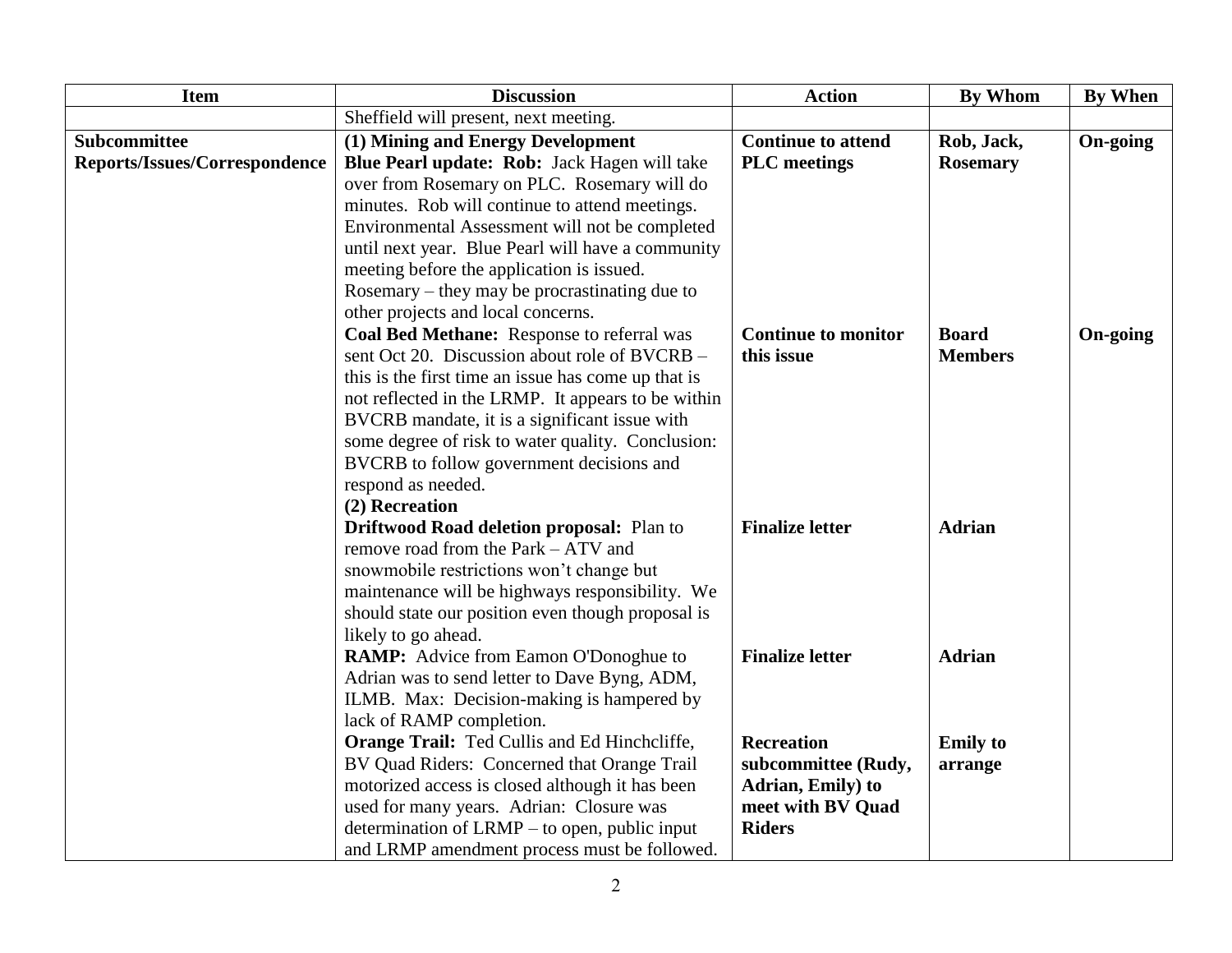| <b>Item</b>                    | <b>Discussion</b>                                   | <b>Action</b>            | <b>By Whom</b>   | <b>By When</b> |
|--------------------------------|-----------------------------------------------------|--------------------------|------------------|----------------|
|                                | BVCRB agrees with the proposal and can help         |                          |                  |                |
|                                | with the process.                                   |                          |                  |                |
|                                | (3) Range and Agriculture: Concerns regarding       | Peter, Dallas, Ray,      | <b>Adrian to</b> |                |
|                                | Len Vanderstar's report, "Bulkley Valley Wildlife   | Rosemary, and            | arrange          |                |
|                                | Habitat Management Areas and Fish & Wildlife        | <b>Adrian to discuss</b> |                  |                |
|                                | Reserves" were discussed: Areas for wildlife        | further with Len         |                  |                |
|                                | need to be maintained but to reserve these areas    | <b>Vanderstar</b>        |                  |                |
|                                | permanently as Section 16 and 17 Land Act           |                          |                  |                |
|                                | Reserves may be overprotection. More discussion     |                          |                  |                |
|                                | with Len regarding alternatives to reserves is      |                          |                  |                |
|                                | needed.                                             |                          |                  |                |
| <b>LWBC Referrals and Land</b> | Dallas saw an Ag Lease application in the           | <b>Check with Liz</b>    | <b>Dallas</b>    |                |
| <b>Tenures</b>                 | newspaper – should BVCRB have received this?        | <b>Williamson</b>        |                  |                |
| <b>Other business</b>          | (1) Woodlot Expansion program: Two top-ups          |                          |                  |                |
|                                | are in process, McDowell Lake and Schippers         |                          |                  |                |
|                                | Creek. They include parts of Wildlife Habitat       |                          |                  |                |
|                                | Management Areas but applications were              |                          |                  |                |
|                                | submitted before the deadline of June 8, 2006 (see  |                          |                  |                |
|                                | Vanderstar report cited above). Board members       |                          |                  |                |
|                                | do not object to the process.                       |                          |                  |                |
|                                | (2) BC Timber Sales Forest Stewardship Plan         |                          |                  |                |
|                                | <b>Open House</b> is November 27, $2 - 8$ PM, Aspen |                          |                  |                |
|                                | Motor Inn. This can be viewed at the office as      |                          |                  |                |
|                                | well. PIR FSP is also available for viewing.        |                          |                  |                |
|                                | (3) Blue Pearl environmental assessment -           | Determine course of      | <b>Board</b>     |                |
|                                | funds could be available from ILMB for              | action as needed         | <b>Members</b>   |                |
|                                | assistance with reviewing. Ray: External            |                          |                  |                |
|                                | reviewers could report to us as well.               |                          |                  |                |
|                                | (4) Adrian may sit on an interview panel for        |                          |                  |                |
|                                | ILMB as BVCRB rep. Board members voiced no          |                          |                  |                |
|                                | objections.                                         |                          |                  |                |
|                                | (5) Website: Hosting will be transferred to BC      |                          |                  |                |
|                                | Web – there will be fees but local technical advice |                          |                  |                |
|                                | will be valuable.                                   |                          |                  |                |
|                                | (6) Mountain Pine Beetle Meeting – Jack and         |                          |                  |                |